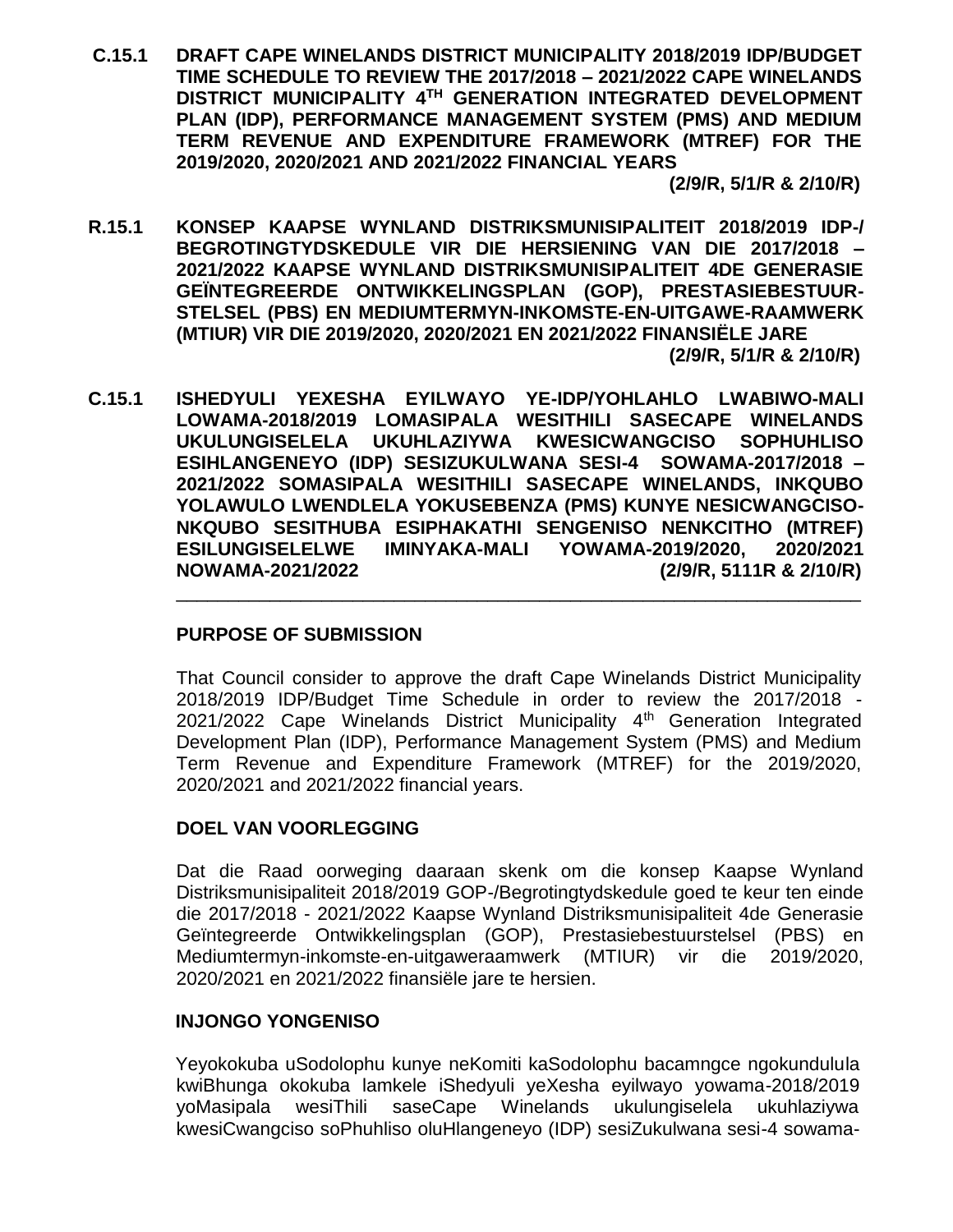2017/2018 – 2021/2022 soMasipala wesiThili saseCape Winelands, iNkqubo yoLawulo lweNdlela yokuSebenza (PMS) kunye nesiCwangciso-nkqubo sesiThuba esiPhakathi seNgeniso neNkcitho (MTREF) esilungiselelwe iminyakamali yowama-2019/2020, 2020/2021 kunye nowama-2021/2022.

#### **BACKGROUND**

Council, on 24 August 2017 at Item C.15.2, resolved that the draft Cape Winelands District Municipality Integrated Development Process Plan, District Integrated Development Plan Strategic Management Framework and District Integrated Development Plan Road Map for Public Participation in order to review the 2017/2018 - 2021/2022 Cape Winelands District Municipality  $4<sup>th</sup>$  Generation Integrated Development Plan (IDP), Performance Management System (PMS) and Medium Term Revenue and Expenditure Framework (MTREF) for the 2018/2019, 2019/2020 and 2020/2021 financial years, attached as Annexures "A" and "B" to the agenda item, be approved.

The annual budget and the IDP are inextricably linked to one another, something that has been formalised through the promulgation of section 21(1) of the Local Government: Municipal Finance Management Act, 2003 (Act No. 56 of 2003) (MFMA) which states that  $-$ 

The mayor of a municipality must –

- (a) coordinate the processes for preparing the annual budget and for reviewing the municipality's integrated development plan and budget-related policies to ensure that the tabled budget and any revisions of the integrated development plan and budget-related policies are mutually consistent and credible;
- (b) at least 10 months before the start of the budget year, table in the municipal council a time schedule outlining key deadlines for–
	- (i) the preparation, tabling and approval of the annual budget;
	- (ii) the annual review of  $-$ 
		- (aa) the integrated development plan in terms of section 34 of the Municipal Systems Act; and
		- (bb) the budget related policies.
	- (iii) the tabling and adoption of any amendments to the integrated development plan and the budget-related policies; and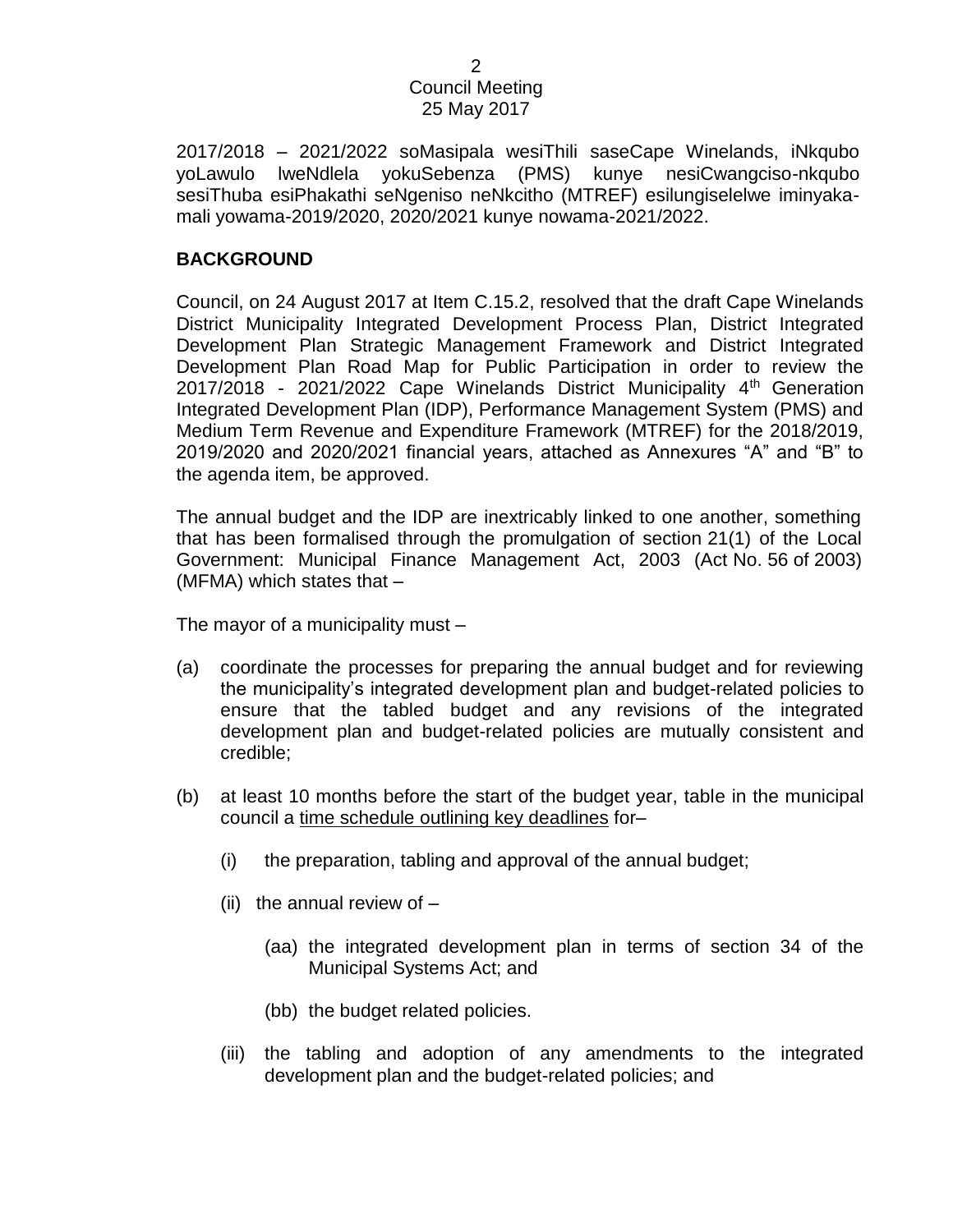(iv) the consultative processes forming part of the processes referred to in subparagraphs (i), (ii) and (iii).

In adherence to the above determination of the Local Government: Municipal Finance Management Act, 2003 (Act No. 56 of 2003) (MFMA), and in consultation with the Local Municipalities in the District, a 2018/2019 IDP/Budget Time Schedule was developed in preparation for the 2019/2020 Annual Budget-related policies and IDP Review, which would serve as Council's 2nd Review of the 5-Year Integrated Development Plan (IDP) adopted by Council at Item C.15.1 of 25 May 2017.

It should be noted that the IDP/Budget Review Time Schedule is guided and informed by the 5-Year District Framework Plan, adopted by Council at Item C.14.1 of 27 October 2016, as well as the Process Plan, which was adopted by Council at Item C.15.2 of 24 August 2017.

#### **COMMENT**

- \*\*\* Included in the agenda as Annexure "A" is a copy of the draft Cape Winelands District Municipality 2018/2019 IDP/Budget Time Schedule in order to review the  $2017/2018$  – 2021/2022 Cape Winelands District Municipality  $4<sup>th</sup>$  Generation IDP, PMS and MTREF for the 2019/2020, 2020/2021 and 2021/2022 financial years.
- \*\*\* Included in the agenda as Annexure "B" is a copy of the approved Cape Winelands District Integrated Development Process Plan (which includes the District Integrated Development Plan Strategic Management Framework and District Integrated Development Plan Road Map) and 2017 council resolution.

# **IMPLICATIONS**

#### **PERSONNEL**

None.

*Comment prepared by: Ms. K. Smit*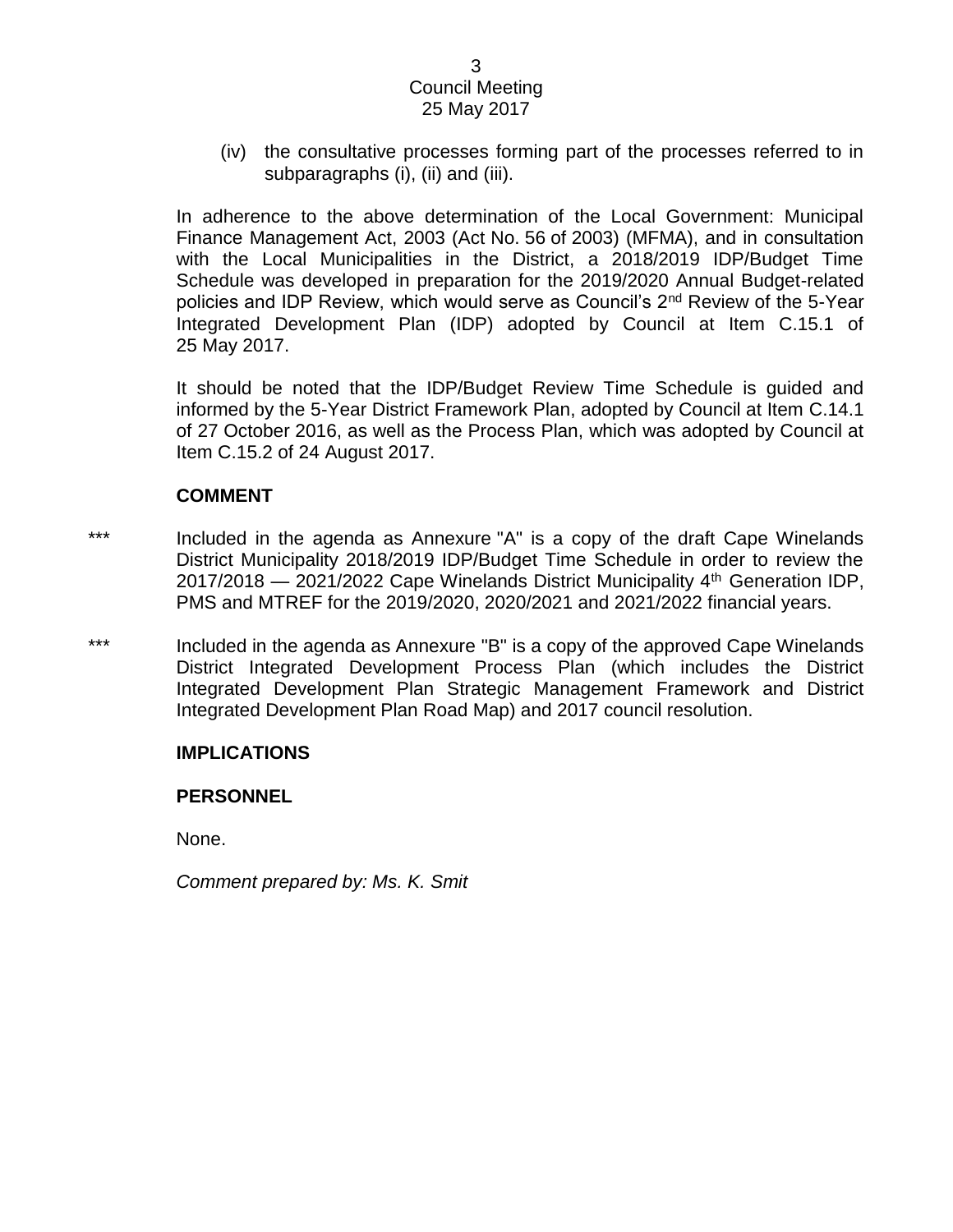#### **FINANCIAL**

R125 500 has been appropriated in respect of public participation processes in the 2018/2019 Annual Budget as displayed below:

| <b>Unique Key</b> | <b>Cost Code</b> | <b>Item Description</b>    | <b>Amount</b>        |
|-------------------|------------------|----------------------------|----------------------|
| 20180704051252    | 11512222630000   | Events<br>(Transport)      | R <sub>25</sub> 000  |
| 20180704051372    | 11512223080000   | Hire<br>Charges<br>(Venue) | R <sub>500</sub>     |
| 20180704050785    | 11512201270000   | <b>Catering Services</b>   | R <sub>100</sub> 000 |
| Total             |                  |                            | R <sub>125</sub> 500 |

R213 000 has been appropriated in respect of advertisements for public participation for the 2018/2019 financial year on Project: Mun Run Cost, Cost Code: 1100 222 147 000 and Unique key: 20170601023956.

*Comment prepared by: Ms. F.A. du Raan-Groenewald*

# **LEGAL**

Council must in terms of the Local Government: Municipal Systems Act, 2000 (Act No. 32 of 2000) adopt a process, which is set out in writing, for the planning, formulation, adoption and revision of the Integrated Development Plan (IDP).

Section 29(1) of the Local Government: Municipal Systems Act, 2000 (Act No. 32 of 2000) stipulates that the process followed by a municipality to draft its integrated development plan, including its consideration and adoption of the draft plan, must:

- (a) be in accordance with a predetermined programme specifying the time frames for the different planning steps;
- (b) through appropriate mechanisms, processes and procedures, allow for consultation and participation of local communities, organs of state, traditional authorities, and other role players in the integrated development plan;
- (c) provide for the identification of all plans and planning requirements binding on the municipality in terms of national and provincial legislation; and
- (d) be consistent with any other matters that may be prescribed by legislation.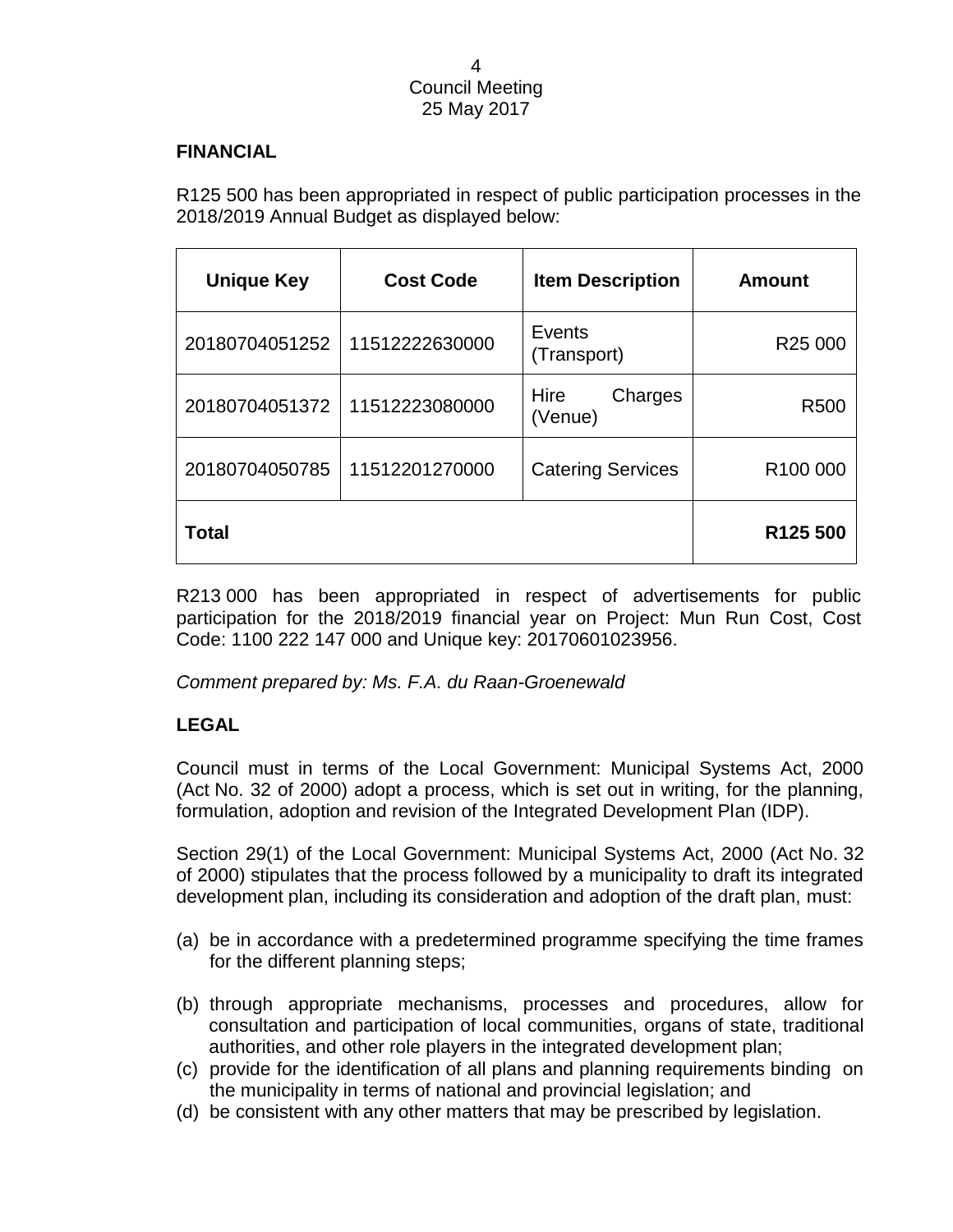Section 29(2) stipulates that a district municipality must-

- (a) plan integrated development for the area of the district municipality as a whole, but in close consultation with the local municipalities in that area;
- (b) align its integrated development plan with the framework adopted in terms of section 27; and
- (c) draft its integrated development plan, taking into account the integrated development processes of and proposal submitted to it by the local municipalities in that area.

The integrated development planning is contained in Chapter 5 of the Local Government: Municipal Systems Act, 2000 (Act No. 32 of 2000).

*Comment prepared by: Ms. W.M. Neethling*

# **RECOMMENDATION BY MUNICIPAL MANAGER:**

That the Executive Mayor together with the Mayoral Committee consider to recommend to Council to approve the draft Cape Winelands District Municipality 2018/2019 IDP/Budget Time Schedule in order to review the 2017/2018 - 2021/2022 Cape Winelands District Municipality 4<sup>th</sup> Generation Integrated Development Plan (IDP), Performance Management System (PMS) and Medium Term Revenue and Expenditure Framework (MTREF) for the 2019/2020, 2020/2021 and 2021/2022 financial years.

# **AANBEVELING DEUR MUNISIPALE BESTUURDER:**

Dat die Uitvoerende Burgemeester saam met die Burgemeesterskomitee oorweging daaraan skenk om by die Raad aan te beveel om die konsep Kaapse Wynland Distriksmunisipaliteit 2018/2019 GOP-/Begrotingtydskedule goed te keur ten einde die 2017/2018 - 2021/2022 Kaapse Wynland Distriksmunisipaliteit 4de Generasie Geïntegreerde Ontwikkelingsplan (GOP), Prestasiebestuurstelsel (PBS) en Mediumtermyn-inkomste-en-uitgaweraamwerk (MTIUR) vir die 2019/2020, 2020/2021 en 2021/2022 finansiële jare te hersien.

# **INGCEBISO EVELA UMLAWULI KAMASIPALA:**

Yeyokokuba uSodolophu kunye neKomiti kaSodolophu bacamngce ngokundulula kwiBhunga okokuba lamkele iShedyuli yeXesha eyilwayo ye-IDP/yoHlahlo Lwabiwo-mali yowama-2018/2019 yoMasipala wesiThili saseCape Winelands ukulungiselela ukuhlaziywa kwesiCwangciso soPhuhliso oluHlangeneyo (IDP) sesiZukulwana sesi-4 sowama-2017/2018 – 2021/2022 soMasipala wesiThili saseCape Winelands, iNkqubo yoLawulo lweNdlela yokuSebenza (PMS) kunye nesiCwangciso-nkqubo sesiThuba esiPhakathi seNgeniso neNkcitho (MTREF) esilungiselelwe iminyaka-mali yowama-2019/2020, 2020/2021 kunye nowama-2021/2022.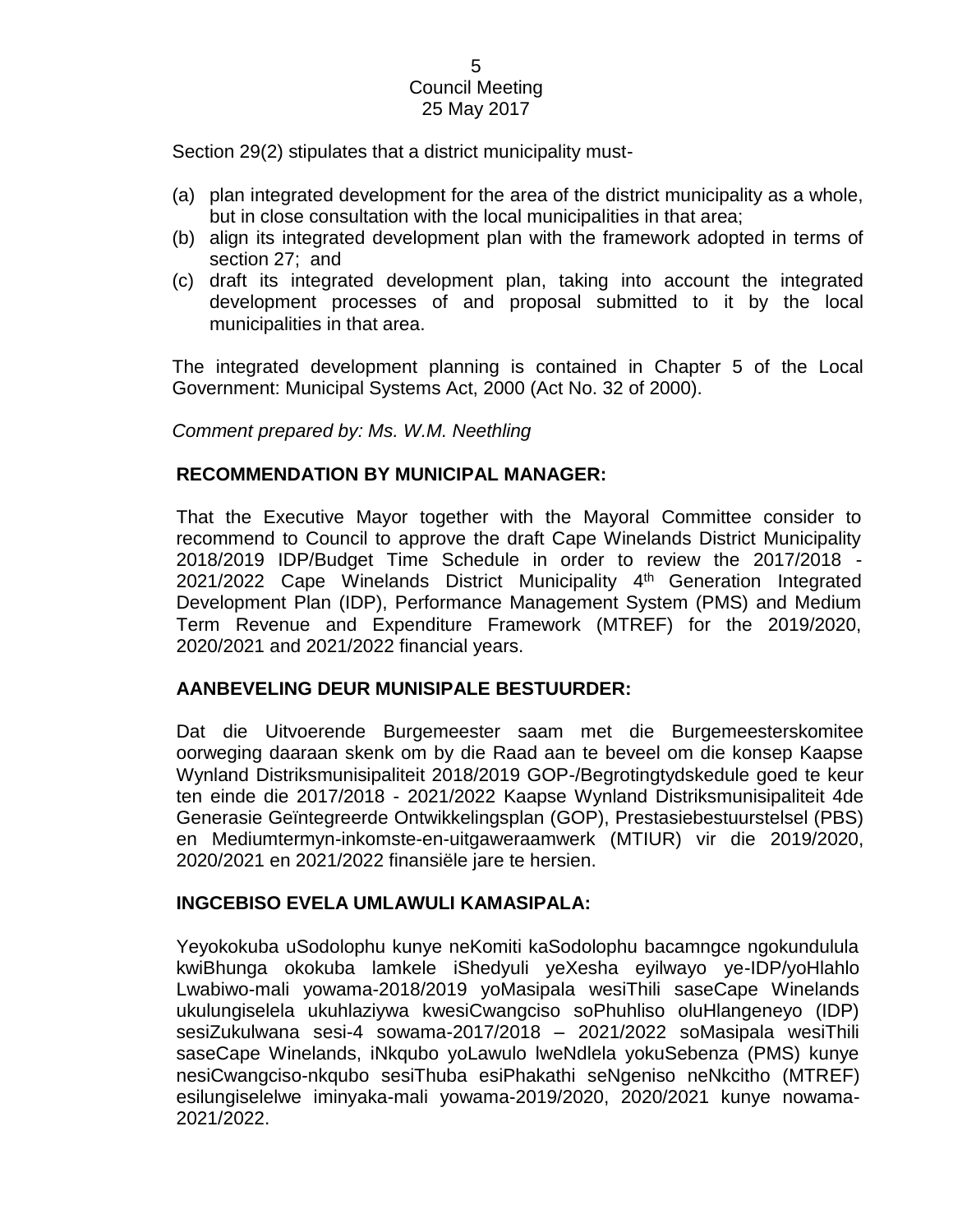#### **MAYORAL COMMITTEE: 7 AUGUST 2018: ITEM MC.8.1.1**

#### **RESOLVED:**

That it be recommended to Council to approve the draft Cape Winelands District Municipality 2018/2019 IDP/Budget Time Schedule in order to review the 2017/2018 - 2021/2022 Cape Winelands District Municipality 4th Generation Integrated Development Plan (IDP), Performance Management System (PMS) and Medium Term Revenue and Expenditure Framework (MTREF) for the 2019/2020, 2020/2021 and 2021/2022 financial years, included in the agenda as Annexures "A" and "B".

#### **BURGEMEESTERSKOMITEE: 7 AUGUSTUS 2018: ITEM BK.8.1.1**

#### **BESLUIT:**

Dat dit by die Raad aanbeveel word om die konsep Kaapse Wynland Distriksmunisipaliteit 2018/2019 GOP-/Begrotingtydskedule goed te keur ten einde die 2017/2018 - 2021/2022 Kaapse Wynland Distriksmunisipaliteit 4de Generasie Geïntegreerde Ontwikkelingsplan (GOP), Prestasiebestuurstelsel (PBS) en Mediumtermyn-inkomste-en-uitgaweraamwerk (MTIUR) vir die 2019/2020, 2020/2021 en 2021/2022 finansiële jare te hersien, ingesluit by die agenda as Bylaes "A" and "B".

#### **IKOMITI KASODOLOPHU: UMHLA WESI-7 KU-AGASTI 2018: UMBA MC.8.1.1**

#### **KUGQITYWE:**

Okokuba kundululwe kwiBhunga okokuba lamkele iShedyuli yeXesha eyilwayo ye-IDP/yoHlahlo Lwabiwo-mali yowama-2018/2019 yoMasipala wesiThili saseCape Winelands ukulungiselela ukuhlaziywa kwesiCwangciso soPhuhliso oluHlangeneyo (IDP) sesiZukulwana sesi-4 sowama-2017/2018 – 2021/2022 soMasipala wesiThili saseCape Winelands, iNkqubo yoLawulo lweNdlela yokuSebenza (PMS) kunye nesiCwangciso-nkqubo sesiThuba esiPhakathi seNgeniso neNkcitho (MTREF) esilungiselelwe iminyaka-mali yowama-2019/2020, 2020/2021 kunye nowama-2021/2022, ebandakanyiweyi kwi-ajenda njengeZihlomelo "A" kunye no-"B".

#### **RECOMMENDATION BY MAYORAL COMMITTEE:**

That Council consider to approve the draft Cape Winelands District Municipality 2018/2019 IDP/Budget Time Schedule in order to review the 2017/2018 - 2021/2022 Cape Winelands District Municipality 4<sup>th</sup> Generation Integrated Development Plan (IDP), Performance Management System (PMS) and Medium Term Revenue and Expenditure Framework (MTREF) for the 2019/2020,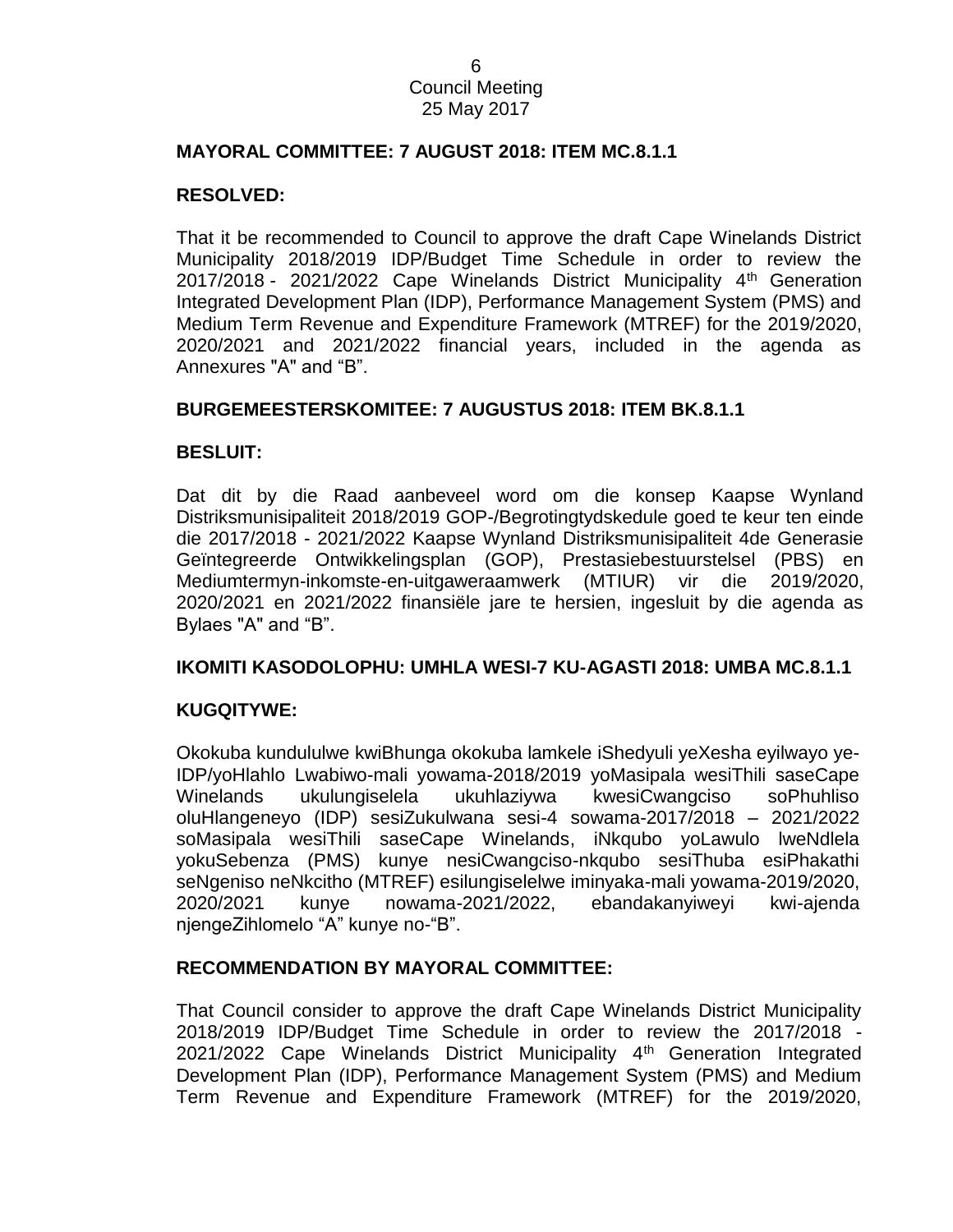2020/2021 and 2021/2022 financial years, included in the agenda as Annexures "A" and "B".

### **AANBEVELING DEUR BURGEMEESTERSKOMITEE:**

### **BESLUIT:**

Dat die Raad oorweging daaraan skenk om die konsep Kaapse Wynland Distriksmunisipaliteit 2018/2019 GOP-/Begrotingtydskedule goed te keur ten einde die 2017/2018 - 2021/2022 Kaapse Wynland Distriksmunisipaliteit 4de Generasie Geïntegreerde Ontwikkelingsplan (GOP), Prestasiebestuurstelsel (PBS) en Mediumtermyn-inkomste-en-uitgaweraamwerk (MTIUR) vir die 2019/2020, 2020/2021 en 2021/2022 finansiële jare te hersien, ingesluit by die agenda as Bylaes "A" and "B".

#### **INGCEBISO EYENZIWA YIKOMITI KASODOLOPHU:**

Yeyokokuba iBhunga licamngce ngokwamkela iShedyuli yeXesha eyilwayo ye-IDP/yoHlahlo Lwabiwo-mali yowama-2018/2019 yoMasipala wesiThili saseCape Winelands ukulungiselela ukuhlaziywa kwesiCwangciso soPhuhliso oluHlangeneyo (IDP) sesiZukulwana sesi-4 sowama-2017/2018 – 2021/2022 soMasipala wesiThili saseCape Winelands, iNkqubo yoLawulo lweNdlela yokuSebenza (PMS) kunye nesiCwangciso-nkqubo sesiThuba esiPhakathi seNgeniso neNkcitho (MTREF) esilungiselelwe iminyaka-mali yowama-2019/2020, 2020/2021 kunye nowama-2021/2022, ebandakanyiweyi kwi-ajenda njengeZihlomelo "A" kunye no-"B"

# **COUNCIL MEETING: 23 AUGUST 2018: ITEM C.15.1**

#### **RESOLVED:** (Unanimously, 31 Councillors)

That the draft Cape Winelands District Municipality 2018/2019 IDP/Budget Time Schedule be approved in order to review the 2017/2018 - 2021/2022 Cape Winelands District Municipality 4<sup>th</sup> Generation Integrated Development Plan (IDP), Performance Management System (PMS) and Medium Term Revenue and Expenditure Framework (MTREF) for the 2019/2020, 2020/2021 and 2021/2022 financial years, included in the agenda as Annexures "A" and "B".

#### **RAADSVERGADERING: 23 AUGUSTUS 2018: ITEM R.15.1**

#### **BESLUIT:** (Eenparig, 31 Raadslede)

Dat die konsep Kaapse Wynland Distriksmunisipaliteit 2018/2019 GOP-/Begrotingtydskedule goedgekeur word ten einde die 2017/2018 - 2021/2022 Kaapse Wynland Distriksmunisipaliteit 4de Generasie Geïntegreerde Ontwikkelingsplan (GOP), Prestasiebestuurstelsel (PBS) en Mediumtermyn-inkomste-en-